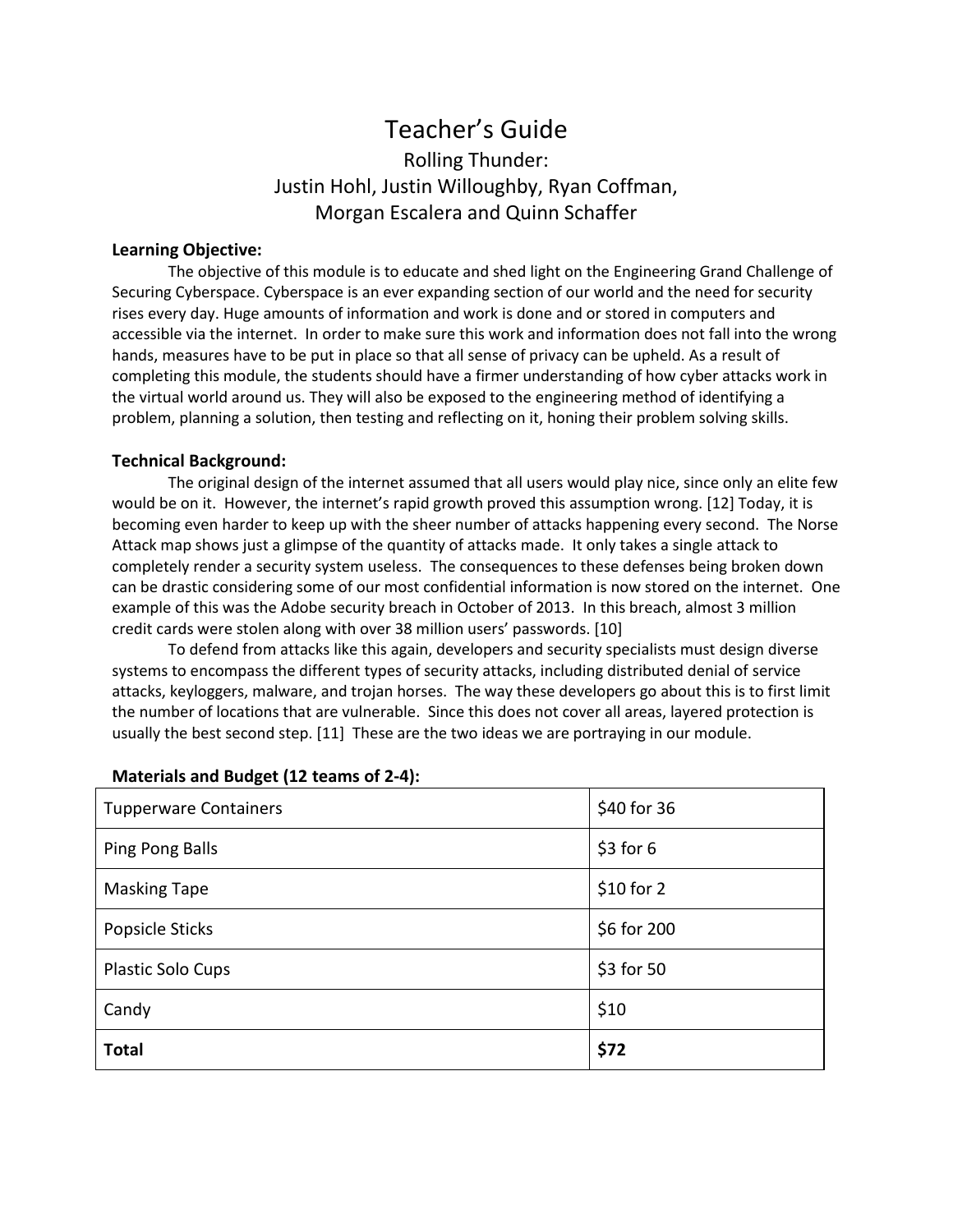#### **Module Instructions:**

The purpose of the introduction is to get the students to start thinking about computer security and what is happened in real time with these security attacks. The introduction has a little bit of technical things to discuss in order for students to get a basic idea of the computer attacks. This entire module leads to a game which a metaphor, it is absolutely necessary to show the connection between the game and cyber security every chance you can.

Phase 1: Introduction of the Activity

Split the students into teams of 2,3 or 4 depending on amount of students

- 1. Go to map.norsecrop.com (5 min)
	- a. Explain to the students in a little more detail what is happening on the site.
	- b. Explanation: Norse is a security company that defends many companies and uses its defenses to also track attacks. Each line is a cyber security attack with different colors representing different types. Another way they track these attack is by setting up honeypots all over so they can see where attacks are going.
	- c. Explain the concept of 'honeypot' security. Honeypots are unsecured servers that a cyberattack will go to and not have any data, Norse uses them to track attacks, other companies use them like a mousetrap.
- 2. Pass out the Worksheet to each student
- 3. Turn off the map to not distract the students

#### Phase 2: Defense Design and Building

It is important for the instructor in this section to help the students make mental connection between what they are designing and what is required of them. It is also there so the students can begin to grasp the optimal strategies for both offense and defense within the rules of the activity

- 1. Read the rules from the worksheet outloud to the students and if needed give demonstrations
- 2. Show the building supplies to the students, so that they have an idea of what the materials look like.
- 3. Tell the students to begin the design of the defense. This should take no more than a few minutes
- 4. Instructors should walk around and get the students thinking about the right things: who do they want to defend from?Do they want the containers clustered or spread out?
- 5. If students finish faster than others have them answer the next parts of their worksheet
- 6. Once all teams have finished designing their defenses hand out the materials to each team.
- 7. The students must have a drawn out design before they get their materials, this teaches them about the Engineering Design process.
- 8. Allow the students to begin building their defense  $(10 15 \text{ min})$ .
	- Carefully monitor that everyone is evenly contributing to the building
- 9. As students are building, walk around to each team and ask questions. Some suggestions may be:
	- Why do you think taller defenses are better than shorter defenses?
	- If students are running low on supplies ask them about:
		- o Is this a problem?
		- o What material could be moved to better defend your data?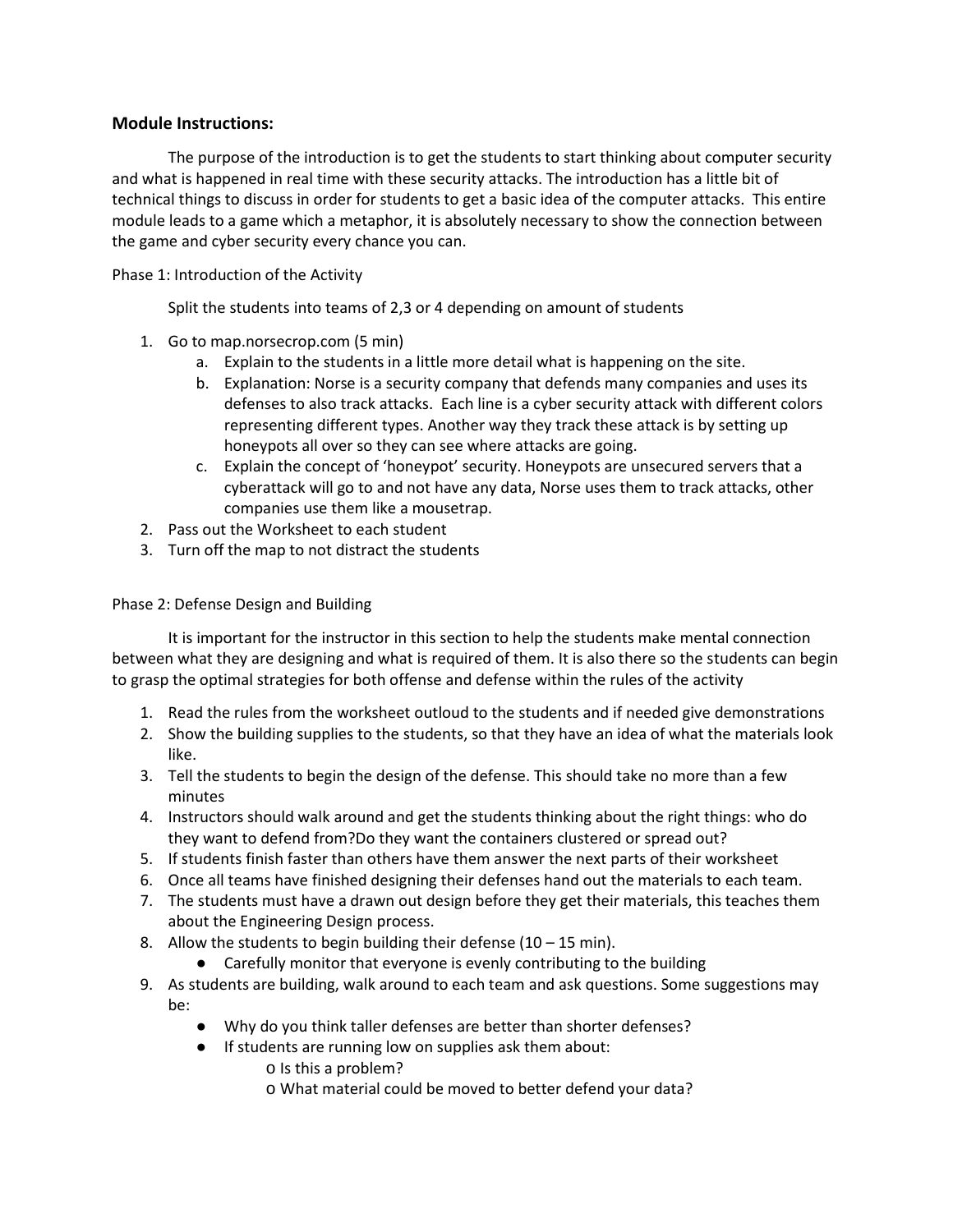o How does this affect your attacks

- Encourage students to use the designs of the other teams to create the best possible structure
- Later when the students are close to finishing, prompt them to evaluate their design. o Did they have any pieces left over?
	- o What pieces do they think are the best for defenses?
	- o What defense strategies did they use?
- 10. Announce when there is one minute of building time left and prompt students to finish up.
- 11. When time has elapsed prepare for the attack phase.

#### Phase 3: Attacking

The basic idea of the attacking phase is that students stand behind their defenses and attempt to throw a ping pong ball into another team's bowl. If they make it inside the opposing bowl everyone from the team takes a piece of candy from the bowl that their ball landed in. Each teammate gets 2 attacks per round. Once all teammates have thrown their ping pong balls the instructor hands the Ping-Pong balls to the group to the left of them. The group to the left of them then become the attackers and the attack phase starts again. This continues till the Ping-Pong balls reach the starting positions and that signifies the end of the round. Any number of rounds can be played depending on time and number of groups. This part may get a little hectic for a large groups of students. Make sure to inform students to use light tosses when throwing the Ping-Pong ball. During this time make sure to ask the attackers who they are aiming at and why they chose that target.

- 1. Place approximately equal amounts of varied candy into each bowl.
- 2. While doing this, explain the how the game is to be played to the students. (The basic idea is in the paragraph above)
- 3. When all the candy/data is placed in each bowl designate a team to be the attackers.
- 4. Before handing the attackers the ball explain to the students to lightly toss the ball into bowls.
- 5. Have the students stand a couple steps behind their defense before making an attack.
- 6. Once the students are behind their defenses and understand what they are to do hand them the ping pong balls.
- 7. Each student on the team will get two ping pong balls to throw and will take turns throwing the ping pong ball.
- 8. If a student makes the ball into the bowl, then each person on their team takes a piece of candy from the bowl.
- 9. Once all the ping pong ball have been thrown the teacher will collect the balls and hand them to the team to the left.
- 10. The students will continue to throw the ping pong balls and pass them to the left until they reach the team that was the first attacker. This signifies the end of the round.
- 11. Multiple rounds can be played if there is time or you have a small group.
- 12. At the start of successive rounds, random benefits or problems can be introduced to spice the game up
	- a. One example if giving one group a large amount of candy(as a data center) and say if you make it there each team member gets more candy than just one piece.
	- b. Throw in the element of human error, maybe an employee lets his password out, then maybe take away a piece of a defense away from a group.

13. After all the rounds are played students will answer some questions on their worksheets. Phase 4: Reflection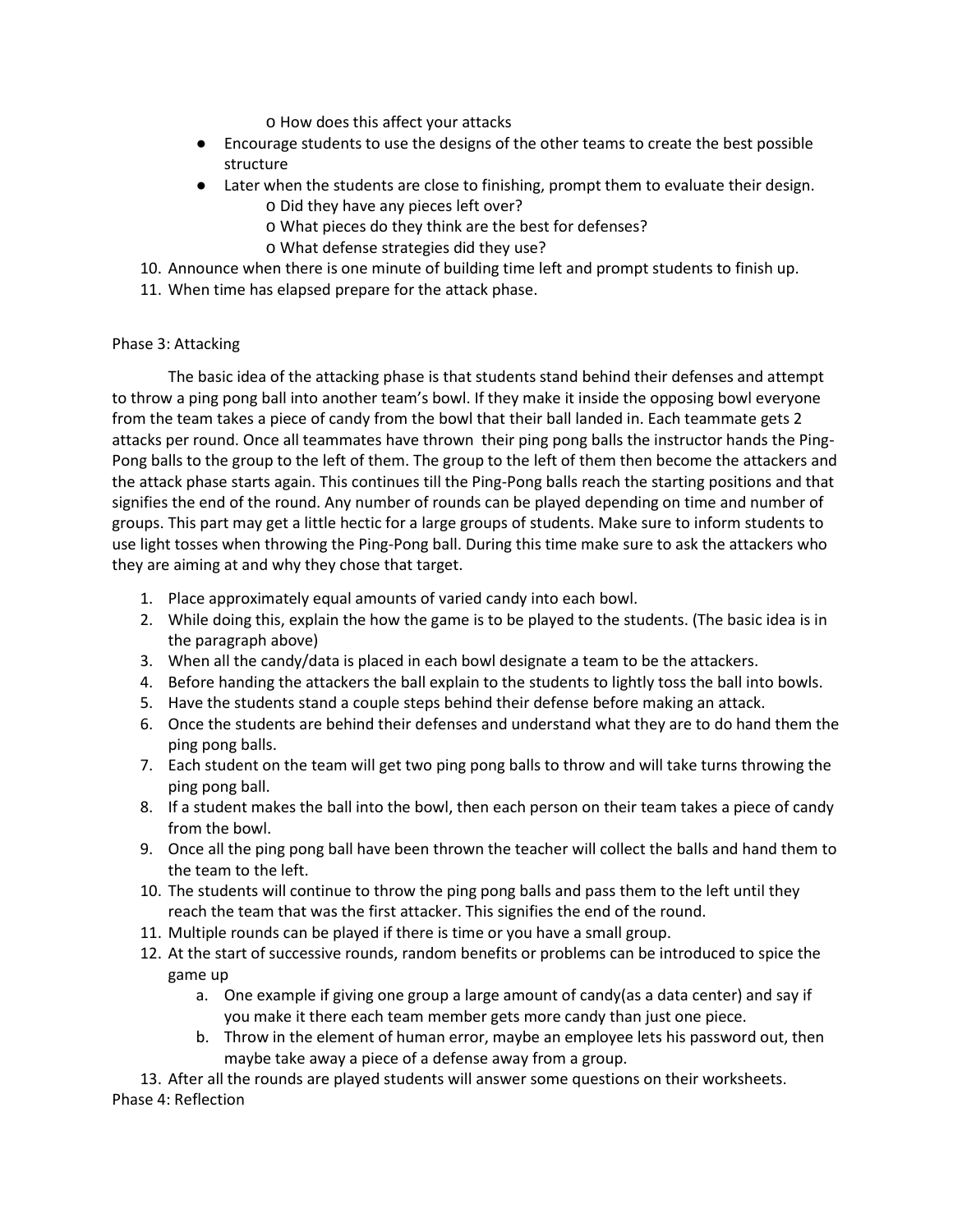This is the time where students are to make connections about computer security and the activity. The instructor is in charge of framing questions that lead into discussion such as what does each piece represent in computer security. These questions are to help students gain a better understanding of computer security and why it's important.

- 14. Have the students circle up and discuss what they thought of the game. Discussion points can come from the worksheet
- 15. Talk about what strategies and designs seemed to work the best and what things didn't.
- 16. Have the students discuss what they think each piece represented.
- 17. Ask the students how they think the game related to computer security
	- a. If one is having difficulty with this question ask how it made them feel when someone took candy from their bowl or remind them about the norsecorp map
	- b. Tell them how losing candy is like losing valuable information.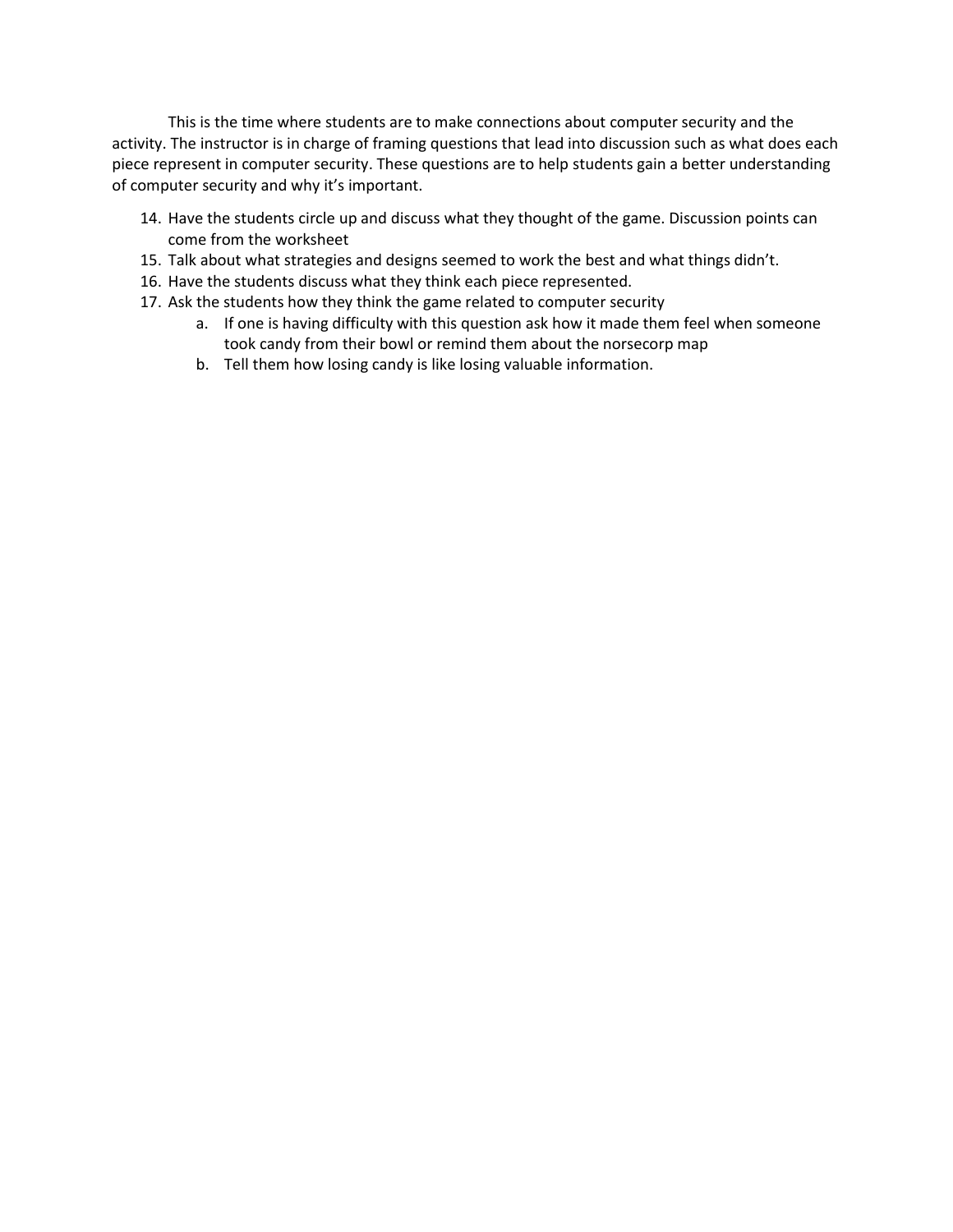#### **References:**

[1] Apple, *IPhone6*. 2016. [Online]. Available:

http://images.mobilefun.com/graphics/productgalleries/41166/b.jpg.

- [2] Pepperfry, *Tupperware Mini Rectangular*. 2016. [Online]. Available: http://i2.pepperfry.com/media/catalog/product/t/u/800x880/tupperware-mini-rectangular-whitecontainer---850ml-tupperware-mini-rectangular-white-container---85-oydt4v.jpg.
- [3] Walmart, *Ping Pong Balls*. 2016. [Online]. Available:
- [4] Slate, *Red Solo Cup*. 2016. [Online]. Available:

http://www.slate.com/content/dam/slate/articles/business/adreportcard/solocupmodern.jpg.CRO P.article250-medium.jpg.

- [5] Factory Direct Craft, *small wood popsicle sticks*. 2016. [Online]. Available: http://factorydirectcraft.com/pimages/20050927122837-028791/small\_wood\_popsicle\_sticks.jpg.
- [6] KBear, *Jolly Rancher*. 2016. [Online]. Available: http://www.kbear.fm/wpcontent/uploads/2013/10/jolly-rancher.jpg.
- [7] GRTCorp, *Balanced Defence*. 2016. [Online]. Available: http://www.grtcorp.com/sites/grtcorp.com/files/balanced\_defence.jpg.
- [8] Twirlit, *Lock Your Phone*. 2016. [Online]. Available:
- [9] Datanami, *Fast Data Brain Tree*. 2016. [Online]. Available: http://2s7gjr373w3x22jf92z99mgm5w.wpengine.netdna-cdn.com/wpcontent/uploads/2014/04/fast\_data\_brain\_tree.png.
- [10]B. Arkin, "Adobe Breach Impacted At Least 38 Million Users Krebs on Security",*Krebsonsecurity.com*, 2016. [Online]. Available: http://krebsonsecurity.com/2013/10/adobe-breach-impacted-at-least-38-million-users/. [Accessed: 26- Jan- 2016].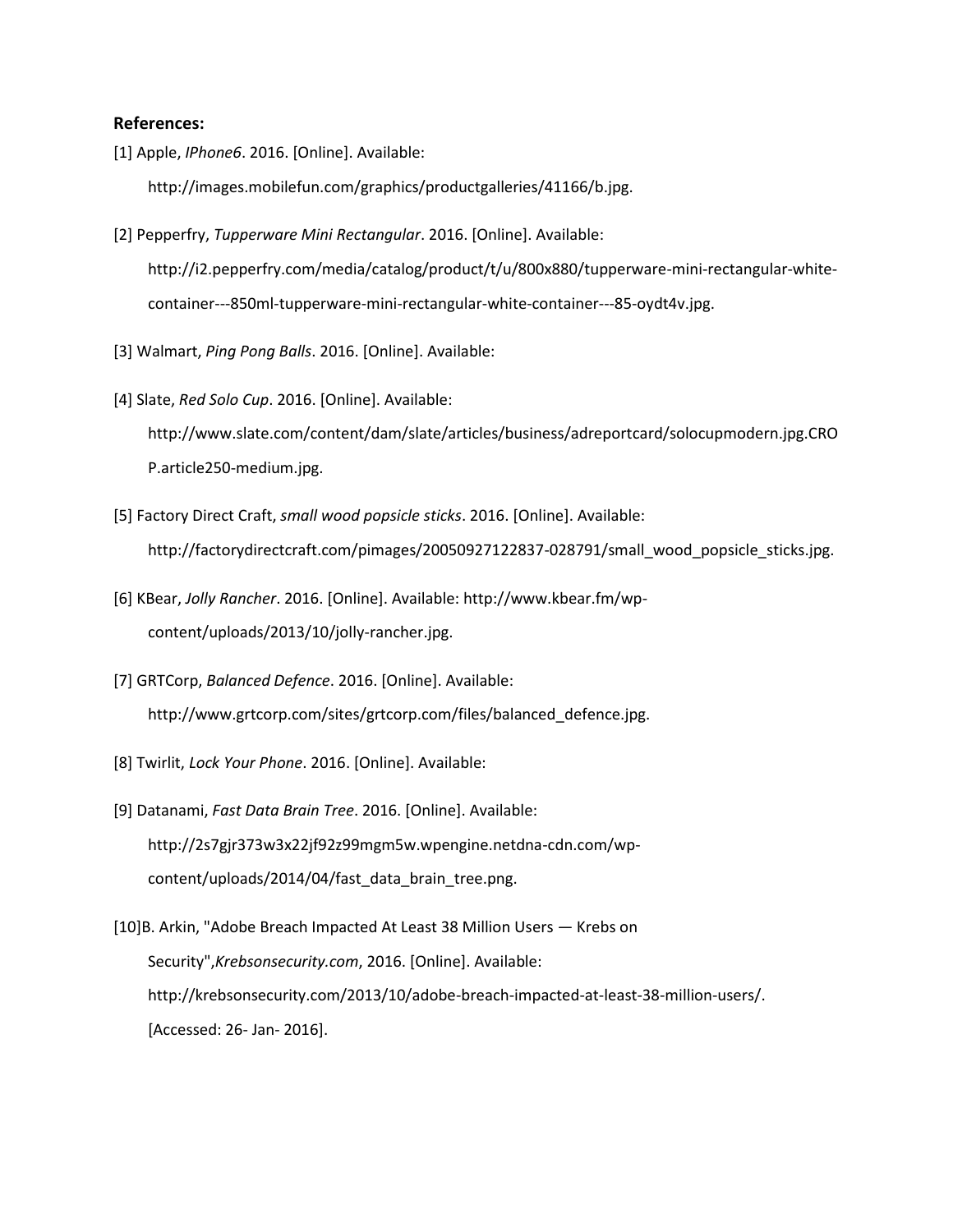[11] C. Perrin, "Understanding layered security and defense in depth", techrepublic.com, 2016, [Online]. Available:

http://www.techrepublic.com/blog/it-security/understanding-layered-security-and-defense-indepth/. [Accessed: 26- Jan- 2016].

[12] M. Zalewski, Silence on the Wire. San Francisco, CA: no starch press, 2005.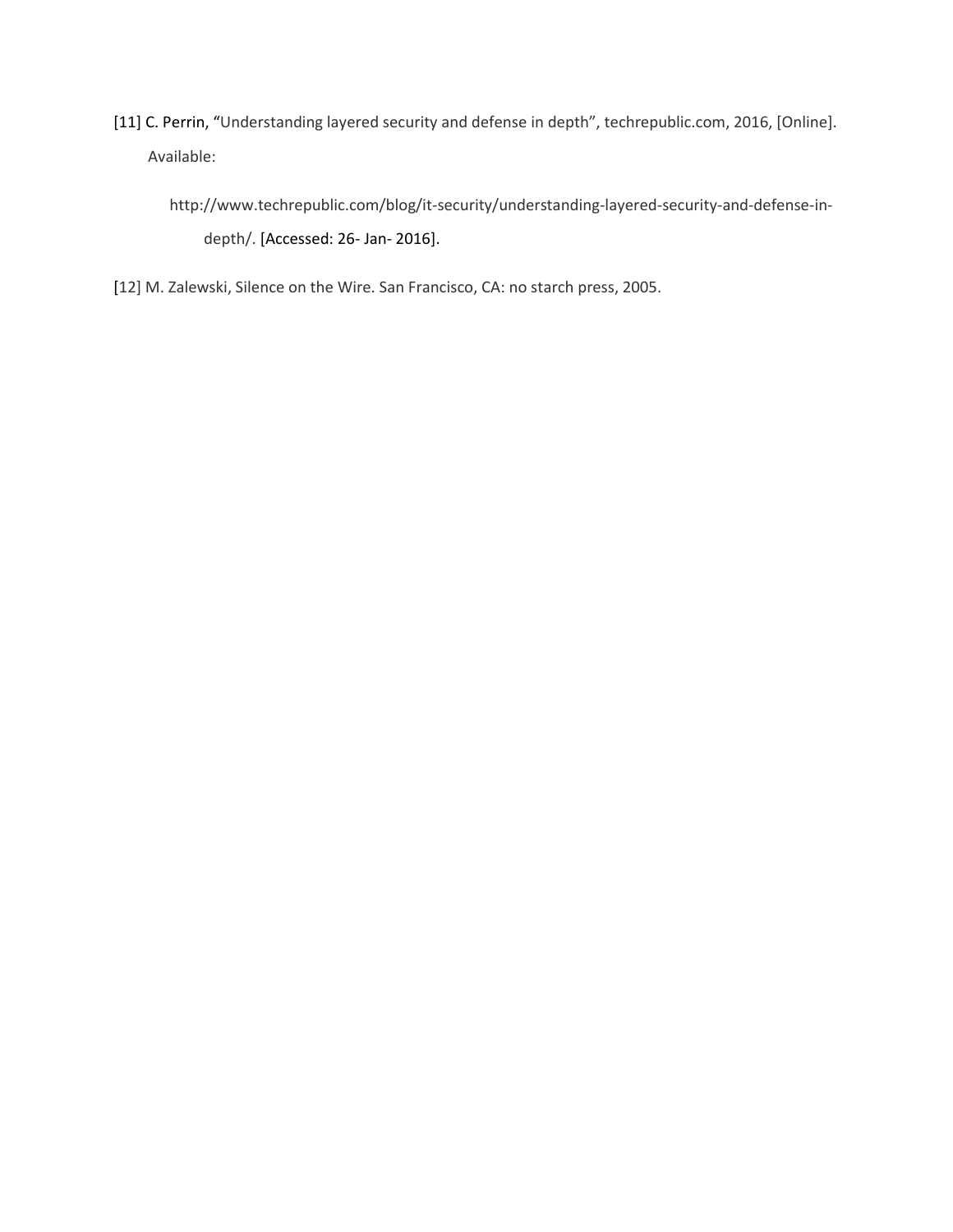### **Appendix A: Student Handout**

 $3<sup>1</sup>$ 

1 Yard of Tape

| Name:              | <b>Team Name:</b> | Date:                              |
|--------------------|-------------------|------------------------------------|
| <b>Materials:</b>  |                   | <b>Design Constraints:</b>         |
| 2 Index Cards      |                   | Defenses must be build straight up |
| 10 Popsicle Sticks |                   | Bowls must be flat on the table    |
| 3 Red Cups         |                   | Nothing in the bowls besides candy |
| 3 Bowls            |                   |                                    |

**1.** Sketch out a design for the defense you want to use (use back of sheet if needed).

- **2.** What strategies did you use for your defense?
- **3.** What strategies did you use for your attacks?
- **4.** What defense strategies seemed to work the best?
- **5.** What do you think each of these pieces represent in regards to computer security?